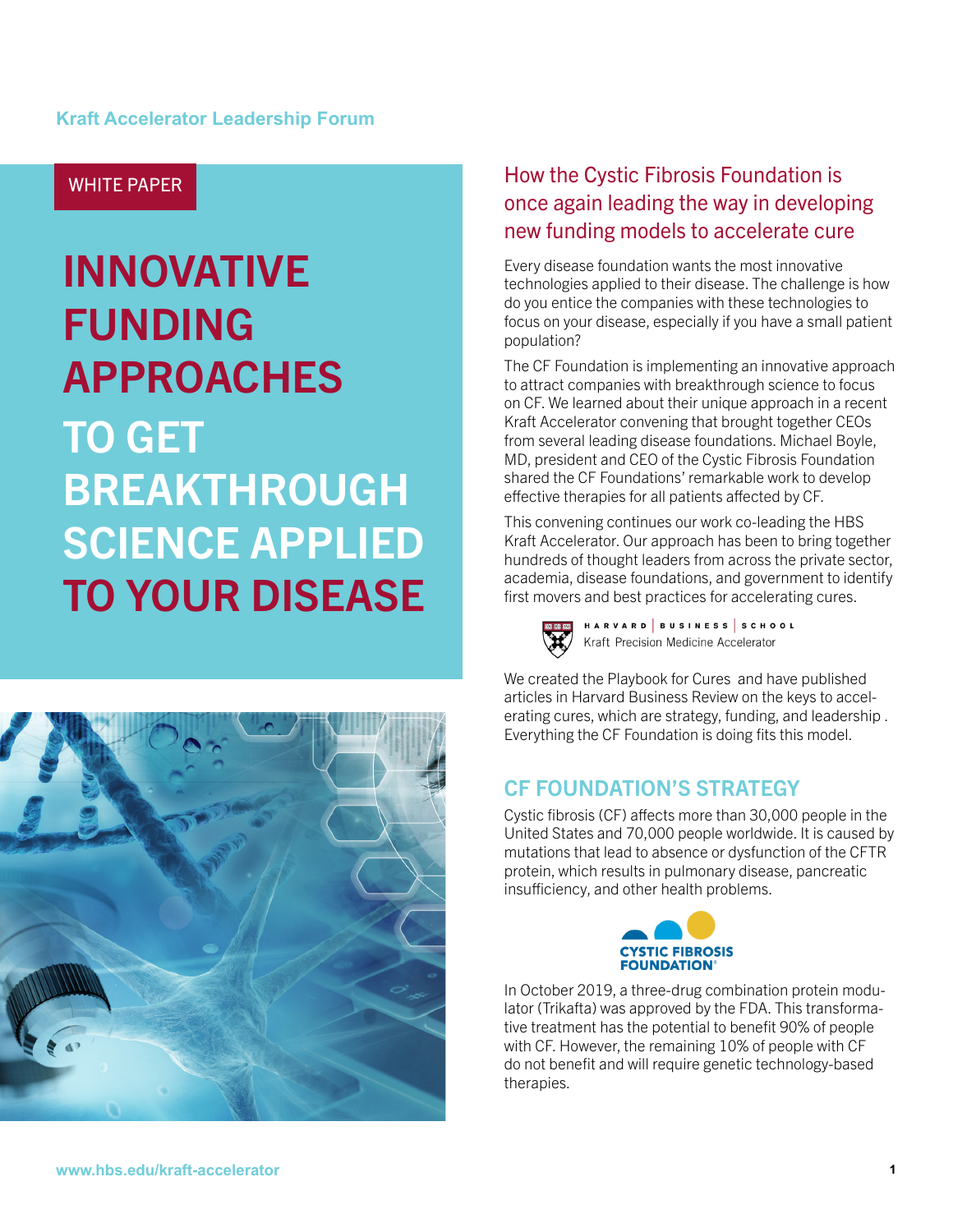

Not content or satisfied with an effective treatment for just 90% of the CF population, Michael Boyle and the CF Foundation are now focused on the next area of great need: developing the therapies that will provide transformative treatment for everyone with CF.

### Current Challenges

To achieve this, the CF Foundation must overcome two key challenges. The first is the scientific challenge of identifying the breakthrough technologies that will lead to transformative therapy for all. The key scientific strategies are:

- 1. Restoring functional CFTR protein despite a defective CFTR gene (RNA-targeted therapies)
- 2. Replacing or repairing the defective CFTR gene itself (DNA-targeted therapies)

The second is an "attention challenge": determining how to motivate those innovative companies with the best, most promising technologies—which could be applied to numerous diseases—to apply their technology to the small number of CF patients for whom the existing therapies don't work.

Since current therapies don't work for only about 10% of patients with CF – or only about 3,000 patients in the US – it is a very small market. Who wants to take on drug development for such a small market? The companies developing the best, most innovative technologies will have much bigger opportunities than a small subset of an already rare disease.

The CF Foundation's approach to solving this attention challenge has led to an innovative funding strategy.

The CF Foundation's strategy is focused on taking proactive steps to identify breakthrough technologies that could apply to CF and enticing the companies that have developed these technologies to focus on CF.

# THE CF FOUNDATION'S FUNDING **STRATEGY**

The CF Foundation was a pioneer among disease foundations in venture philanthropy. This strategy was successful in that it led to the first approved drug to address the underlying cause of CF. It was also successful in generating over \$3 billion in returns for the CF Foundation to reinvest in developing therapies for all patients.

### CF Foundation Needed a New Model

For years, the CF Foundation behaved like other foundations engaged in venture philanthropy. While the CF Foundation had success with venture philanthropy, the basic model had two issues.

- Too hot: The best companies with the most promising technology were inundated with funding offers from venture capital firms—and therefore often wouldn't come to the CF Foundation. The CF Foundation had difficulty convincing these hot companies to focus on cystic fibrosis.
- Too cold: Some companies making their way to the CF Foundation for funding had already spoken to and had difficulty raising funds from VC firms. Did the CF Foundation want to invest predominately in these high-risk companies?

The CF Foundation decided that instead of sitting back and only reacting to companies that sought them out, they needed to become more proactive in identifying companies with relevant technology early in the company's lifecycle and convincing those companies to focus their attention on CF.

In becoming more proactive, the CF Foundation has embarked on three innovative partnership approaches:

1. CF-Focused Incubator Fund. The CF Foundation has partnered with the Longwood Fund, a leading VC firm focused on early-stage biotech companies. Working with Longwood, the CF Foundation created a \$20 million CF incubator fund focused on genetic technologies, jointly governed by Longwood and the CF Foundation. As Longwood learns about emergent technologies and they spot a technology that could apply to CF, they bring the opportunity to the incubator for consideration. This allows identifying potential breakthrough technologies early on, and through early financial support, influencing these companies to focus on CF.

This approach is working. In the incubator's first two years, Longwood spotted eight technology companies that they thought could be applicable to CF. Michael Boyle said the CF Foundation would not have known about these companies or technologies had they not been spotted by Longwood. The incubator decided to invest in and is supporting two of these companies—both with a gene-editing focus—that have agreed to include a program focused on cystic fibrosis.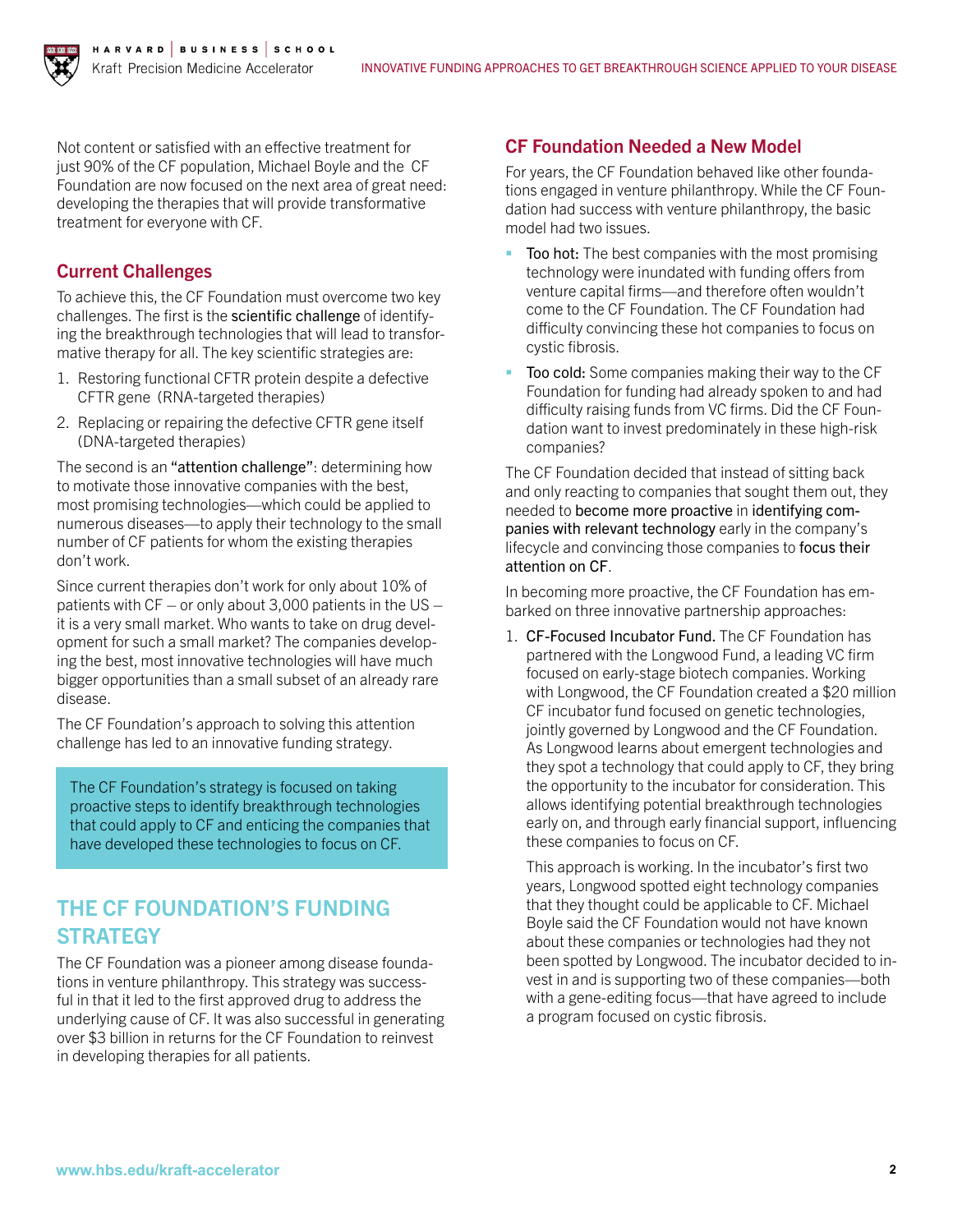"THIS IS AN EXAMPLE OF A WAY OF TRYING TO ATTRACT THE BEST SCIENCE AND INCENTIVIZING [COMPANIES] TO FOCUS ON YOUR DISEASE."



MICHAEL BOYLE, MD, CYSTIC FIBROSIS **FOUNDATION** 

- 2. CF-Centric Portfolio Company. Flagship Pioneering is another leading investment firm that builds human health platform companies. Flagship has created a portfolio company, Pioneering Medicines, that has licensed CF applications of genetic technologies from multiple Flagship platform companies. Pioneering Medicines brings these promising technologies together under one umbrella. Now, one dedicated team is working together—in partnership with the CF Foundation —to apply these technologies to cystic fibrosis. Bringing together multiple technologies under one roof is especially important since effective therapies often result from combining technologies.
- 3. Golden Ticket Competition. The CF Foundation will be holding a competitive pitch day on the West Coast for genetic technology startups that have promising technology and are interested in applying their technology to CF. The prize is two years of lab space along with scientific assistance from CF Foundation's laboratory staff.

"THE WHOLE IDEA HERE IS TO CONTACT [TECHNOLOGY COMPANIES] EARLY, PROVIDE SOME INCENTIVE, BUT ALSO SET UP AN ECOSYSTEM FOR SUPPORT."

MICHAEL BOYLE, MD, CYSTIC FIBROSIS FOUNDATION

In addition to providing funding as part of these partnership approaches, the CF Foundation has worked to develop a complete ecosystem to de-risk, support, and accelerate commercial programs. Elements of this ecosystem include the Foundation's 50-person lab in the Boston area, a network with over 100 care centers that provide direct access to patients, a registry with data on more than 90% of all CF patients, a clinical trials network, and extensive regulatory contacts.

In its partnership approaches the CF Foundation is being proactive to identify promising technologies and companies early on, convincing these companies to apply their breakthrough technology to CF, and providing capital and resources to de-risk help these companies and help them succeed.

## CF FOUNDATION'S LEADERSHIP

The leadership of the CF Foundation under Mike Boyle epitomizes the ideas we shared in our HBR article, ["What it](https://hbr.org/2020/08/what-it-takes-to-lead-a-disease-research-foundation?ab=at_art_art_1x1) [Takes to Lead a Disease Research Organization.](https://hbr.org/2020/08/what-it-takes-to-lead-a-disease-research-foundation?ab=at_art_art_1x1)" We identified three consistent approaches of successful leaders who are focused on accelerating cures.

- 1. Live the strategy. Mike and the Foundation's leadership team are doing this in how they allocate their time and the Foundation's resources, and in their constant communication of this strategy.
- 2. Surround yourself with experts. In HBR we wrote, "Most leaders of cure-seeking foundations realize that their foundation acting alone will not produce a cure. A cure will only be developed by orchestrating a focused ecosystem." This is exactly what the CF Foundation is doing. Led by Mike, CFF has both partnered with a leading venture capital firm to form an incubator, and has partnered with a science portfolio company that is bringing together multiple technologies that can be applied to CF. Forming these partnerships required a significant investment of time and attention by the CF Foundation team. This may be the best example we have seen of "surround yourself with experts." Further, the CF Foundation has created and is leveraging a comprehensive ecosystem consisting of scientific experts, care centers, its registry, and more.